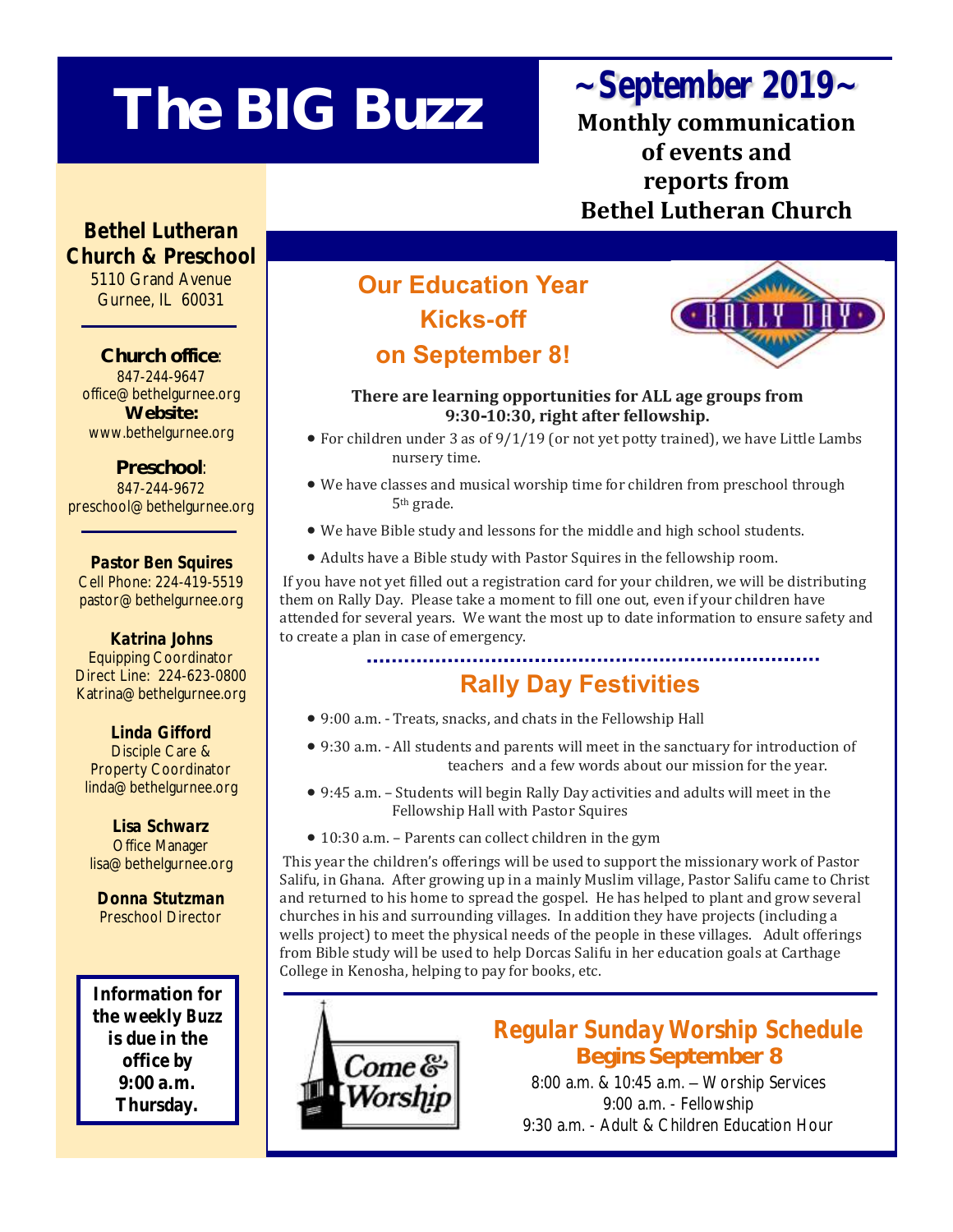### **A Note from the Church Council………...**

In August, you should have received a letter in the mail on behalf of the church council. Our goal was to share an update about the financial health of the church and ask for you to prayerfully consider how you could help.

We have received a positive response from our members and attendees in the form of prayers, monetary gifts and online monthly giving sign ups. I want to sincerely thank everyone who has answered the call with generosity. Your support has had a tremendous impact in combating the current deficit.

However, there is a continued need for your help as we begin the fall season and approach the end of the fiscal year. As a reminder, here a few ways you can help:

- Pray that God will provide for Bethel
- Increase your weekly/monthly giving
- Sign up for automatic electronic giving (email Joan Blasko [finsecretary@bethelgurnee.org\)](mailto:finsecretary@bethelgurnee.org)
- Check to see if your employer offers to match church donations
- Make a special one-time gift above and beyond your typical level
- Share your story of generosity with our Equipping Coordinator, Katrina, so she can share it with the congregation (email [katrina.johns@bethelgurnee.org\)](mailto:katrina.johns@bethelgurnee.org)

On behalf of the Bethel Council, thank you for your generosity and dedication to supporting Bethel.

In faith, Elizabeth Blasko, Bethel Council President

*One gives freely, yet grows all the richer; another withholds what he should give, and only suffers want.* 

*- Proverbs 11:24*



#### **Preschool starts on Wednesday September 4**

old class on Monday, Wednesday, and Friday mornings. Preschool doors will open for the 2019-2020 school year on Wednesday September 4. We welcome back our wonderful teachers Becky Anderson, Christine Fleming, Nicole Kreamer and Donna Stutzman. Donna continues to serve as Preschool Director and will teach in the 4 year old class on Monday, Wednesday and Friday mornings. Nicole will also teach in the 4 year Becky and Christine will work with the 3 year old class and Preschool Playtime on Mondays, Wednesdays and Fridays. The teachers have been working hard to get the classrooms ready in time for the start of school and we are looking forward to a fantastic 33rd year at Bethel Preschool.

We wish to thank the congregation for their continuous prayers for our preschool! We are starting this school year with very few openings! We have 1 open spot in our 2 Day (WF 3 year old) class and 2 open spots in our 3 Day (MWF 4 year old) class. Our playtime class is always very small at the beginning of the school year so please continue to pray for growth in our Playtime class. Playtime is open to 2 ½- 5years year old students on Mondays. If you know of any child who would be eligible to attend, please pass on the word about Bethel Preschool to the parents. Tell prospective families to call the preschool office at (847) 244-9672 or email [preschool@bethelgurnee.org](mailto:preschool@bethelgurnee.org)

#### **SAVE THE DATE:**

#### **BETHEL FALL FEST** Friday, **October 25**

**Bethel Preschool will be hosting an evening of fun and fellowship for all ages!** 



Family Concert featuring *Parents Choice Award* winner LEONARDO!

- Chili Hot Dog Supper,
- Trick or Treats Games,
- Leonardo Concert!

#### **Everyone (all ages) are welcome!**

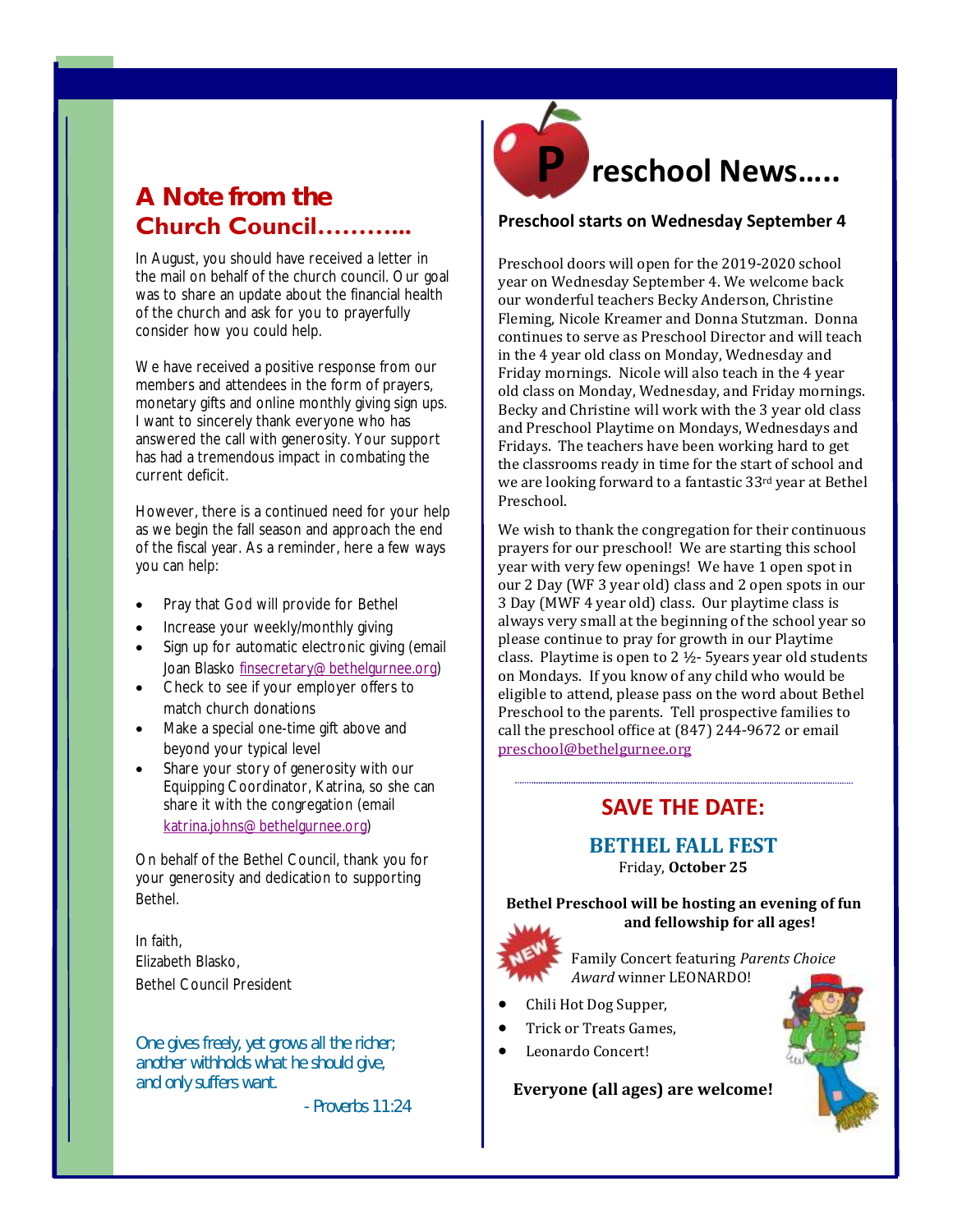# DHSCHPIHE BASHCS GOSPEE OF VARK

### **Sunday Morning Adult Bible Study Led by Pastor Squires** 9:30-10:30AM in the Fellowship Hall

#### **Beginning September 8** with Rally Day Celebration for All Ages

Let's read the Gospel of Mark-slowly-together. We'll look at 2 chapters per week, consider basic questions and reflect on this Gospel shapes our lives as disciples-followers of Jesus.

#### **What's Adult Bible Study Like?**

- No pre-requirements! We're all learning together.  $\bullet$
- A large group in a large room so all are welcome!
- A small group feel with round tables of 6-8 people
- Pastor leads from the front but gets the small groups talking
- Pastor will not call on people and put them on the spot.
- Connecting the Bible with living out our Christian faith.



# *Pickleball at Bethel*

The fastest growing sport in America! (And Gurnee) Really!!! As Fall approaches we are gearing up for indoor Pickleball. Do you play? Are you curious? Do you have questions? Maybe you used to play tennis but it's not as easy as it used to be, we all know how that goes. We are using the same schedule as last year. We play at 1:00 on Mondays and 6:00 on Thursdays. The gym is also available Thursday mornings. You can play anytime from 9:00 or whenever the office is open. (or if you have a key, just let the office know you will be there.) I can be there most days, just let me know if you want to play or learn to play. All are welcome. Contact Carla Thompson: [carlajothompson@gmail.com](mailto:carlajothompson@gmail.com) if you need more info or want to play.



### *New Wednesday Morning Bible Study on September 4*

We will begin a new Bible Study (1st Wednesday in September) entitled "Waiting - A Bible Study on Patience, Hope, and Trust" by Sharla Fritz.

#### *Quoting from the back of the book……*

"We wait. And….wait. In traffic, at the doctor's office, at the restaurant. For the right guy. For a baby. For the test results. For prayers to be heard. Waiting can be agony. In our culture where almost everything is instant, we are accustomed to getting what we want NOW. So when our lives are put in a holding pattern, we squirm. But what if the waiting rooms of life are God's best classrooms? What if the Holy Spirit changes us through the uncomfortable delays of life? Throughout history, God has called on His people to wait for His timing and His will. This study focuses on the lives of 8 biblical women who waited and yearned and ached. Women like us. "Waiting" highlights principals that make these times more bearable, and maybe more meaningful, even if it feels like God isn't present or there's nothing we can do. Learn how to surrender your worries to God, handle the daily-ness of waiting and draw closer to Jesus."

Kathy Schwartz (224-575-2678) will be leading this study. Please contact her if you have questions or want to order a book. (Even if you can't attend in person, there could be an online group! Let me know if you are interested in that option).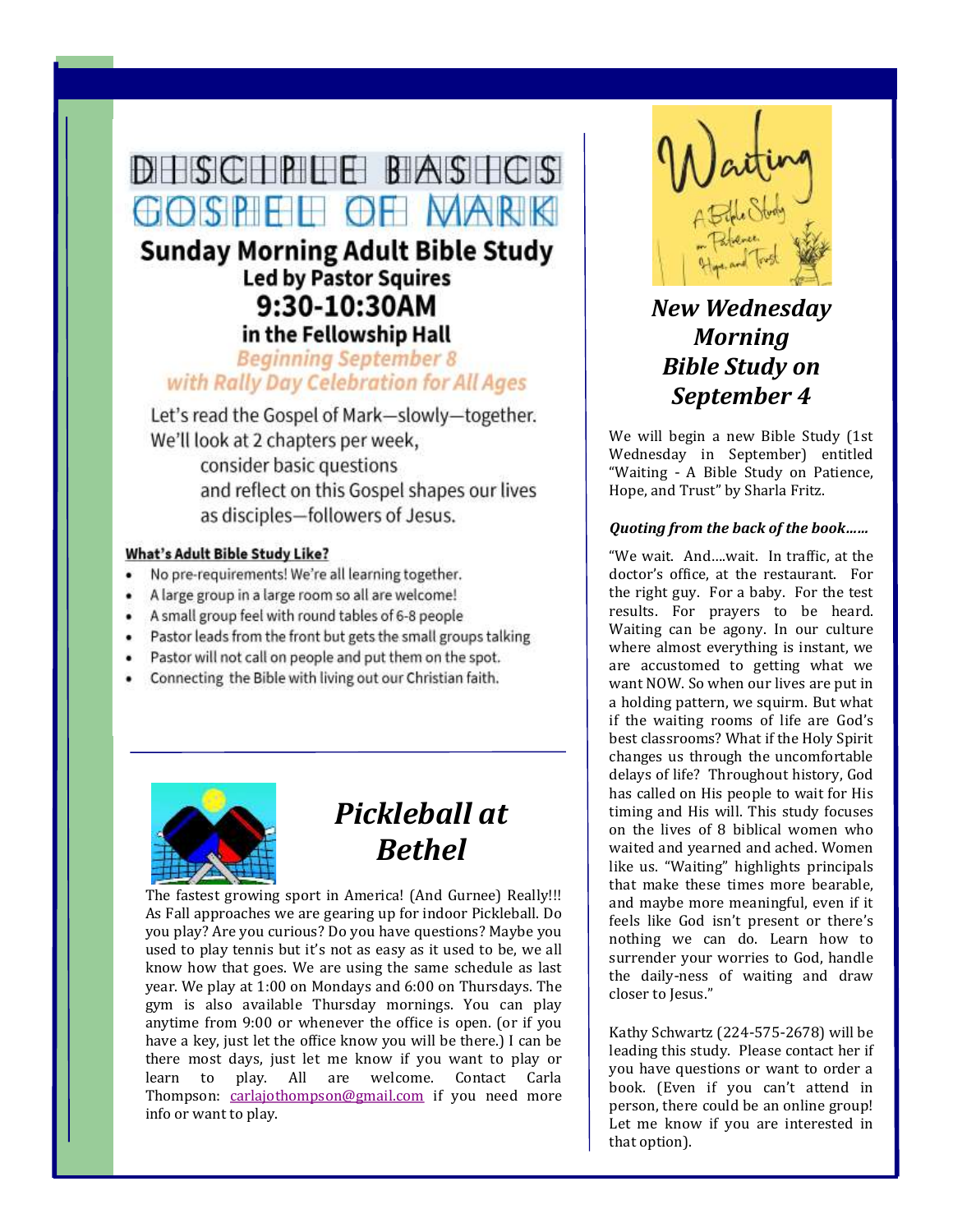

# *Fellowship*

The sign up to host coffee hour on Sunday mornings is in the back of church on the Hub. Grab a friend and host together. If you have any questions contact Fellowship Chairman, Janet Jones at janetfindshouses@msn.com.

#### \_\_\_\_\_\_\_\_\_\_\_\_\_\_\_\_\_\_\_\_\_\_\_\_\_\_\_\_\_\_\_\_\_\_\_\_\_\_\_\_\_\_\_\_\_\_\_\_\_\_\_\_\_\_\_\_\_\_\_\_\_ *Fall Handbell Choir*

Bethel is looking for members to join the handbell choir this fall. Practices will be held from 6-7p.m. on Thursday evenings with several performances throughout the fall. A minimum of 11 ringers are needed to re-start the choir and Bethel has enough handbells to accommodate up to 23 players. Ringers should be able to read sheet music and should be at least junior high age. The first practice will be on **September 12** and continue through Christmas. We will re-evaluate and decide if we want to continue in the spring at that time. Please contact David Ziegler ([zieglerds@hotmail.com](mailto:zieglerds@hotmail.com) /847 878-1482) with any questions or to sign up.



#### *Beginning Band Instruments Needed*

Band teacher Andre Rivera is looking for instrument donations for his music program at North Chicago middle school. If you have anything to donate, Susan Squires will be glad to make sure your donation is delivered to North Chicago.

#### *Andre's message follows:*

*"Thank you so much to family and friends who have already donated instruments to support the growth of our music program in North Chicago! I have received so much support for helping our students. North Chicago is a district where 100% of students qualify for free lunch and breakfast. Our fee for students is only \$30 for the entire year, and includes an instrument rental and method book. Please help us ensure everyone gets an instrument by donating today! We have very strong enrollment numbers and need to provide even more students with quality beginner instruments across 6th-8th grade. If you or someone you know has a trumpet, trombone, french horn, flute or clarinet, those are what we need the most of! Thank you greatly for continued support for D187!"*



#### *Co-ed Basketball at Bethel*

If you are High School age or older and would like to play basketball, come join us here at Bethel every Monday night from 5:30 – 7:00 p.m.

# Question Persuade Refer

Friday, **September 6** 6:00—7:00 p.m. 3010 Grand Ave., Waukegan 3rd Floor Board Room

**Lake County Suicide Prevention Task Force**

Parents, friends, neighbors, teachers, coaches, caseworkers, and first responders are invited to attend a one hour, FREE training to learn the warning signs of suicide and how to respond. Refreshments will be provided. Spanish interpretation provided by WPS60.

**Register now: tinyurl.com/qpr2019lake**



### 7th Annual Walk for Awareness & Suicide Prevention

HASTINGS LAKE FOREST PRESERVE 21155 W. Gelden Rd. - Shelter A LAKE VILLA

Saturday, **September 7th** 9 a.m. - 1 p.m.

Come out for a walk with "ASHER" and the opportunity to learn about some important and Lake County resources. Presented by the Lake County Suicide Prevention Task Force.

1K & 5K Walk options Resource tables (mental / physical health) Community Services

**Contact Al Diercks [\(apd727@gmail.com\)](mailto:apd727@gmail.com) if you need more information.**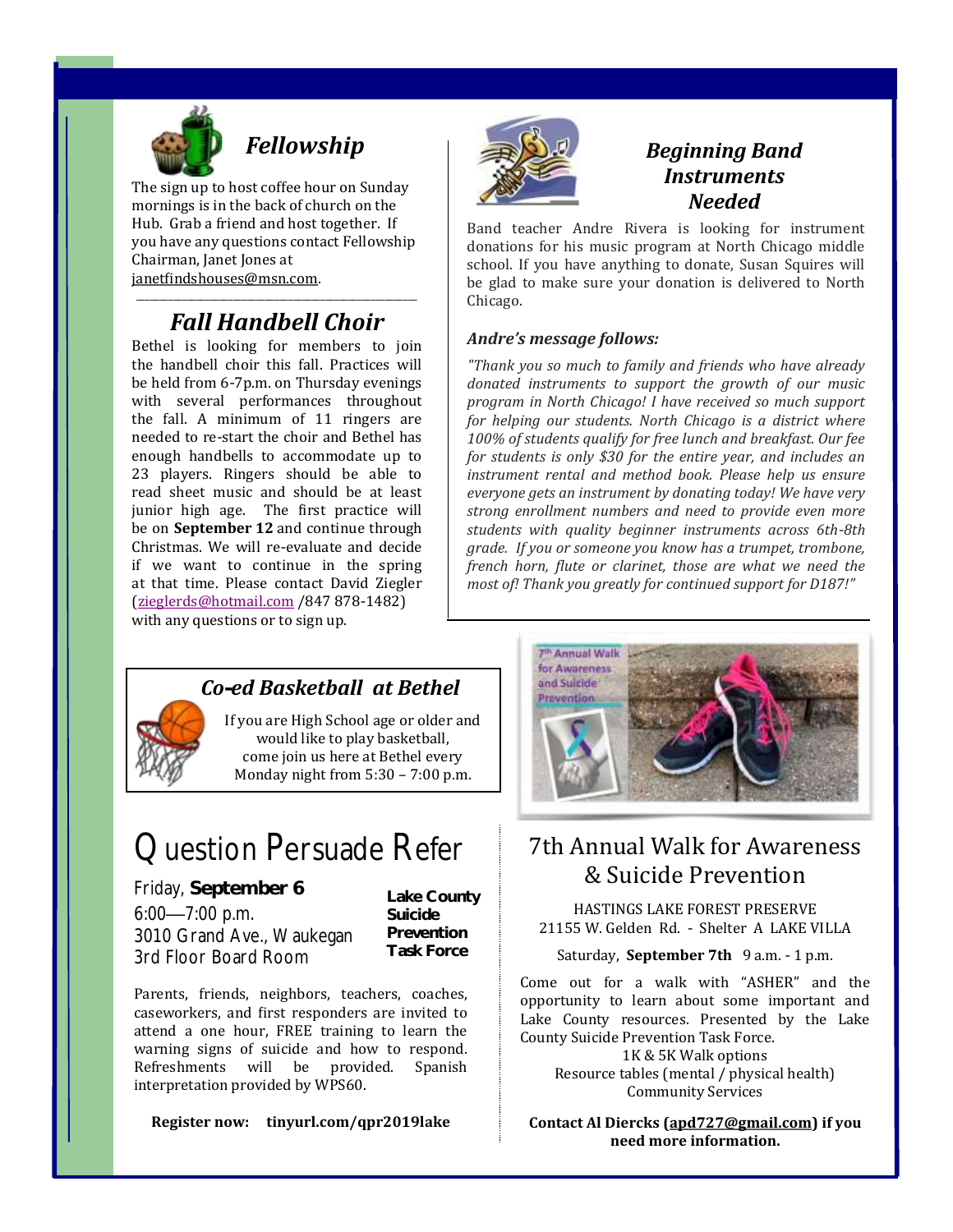



#### **You've taken the Spiritual Gifts Discovery Assessment…………….**

**you've been listening to pastor's sermons on those gifts…...……...now what?** 

### **Join us on Sunday, September 22 at 9:30 a.m. in the gym for a**  *Celebration of Ministry.*

Games, prizes, fun and best of all you will learn where you can share your gifts with your Bethel family and beyond.

Bethel ministry leaders are looking forward to meeting you and telling you all about how we can use our gifts to serve in our church and community.



# LWML Fall Gathering

On Saturday, **September 28** the Fall gathering will be held at Holy Cross Lutheran Church (2107 Three Oaks Road, Cary, Illinois). Annette Budzban will be the speaker at the event.

# *Save the Date:*

### LWML Zone Fall Rally

Saturday, **October 26** at Faith Lutheran in Lake Forest, IL



#### **SAVE YOUR CANS!**

Bring your rinsed, empty aluminum cans (pop can type) to the marked container outside the main entrance doors. The cans are turned in for cash, which purchases apple juice for coffee hour, most of the white 8-foot tables in the fellowship hall and many other unbudgeted expenses.

THANK YOU !

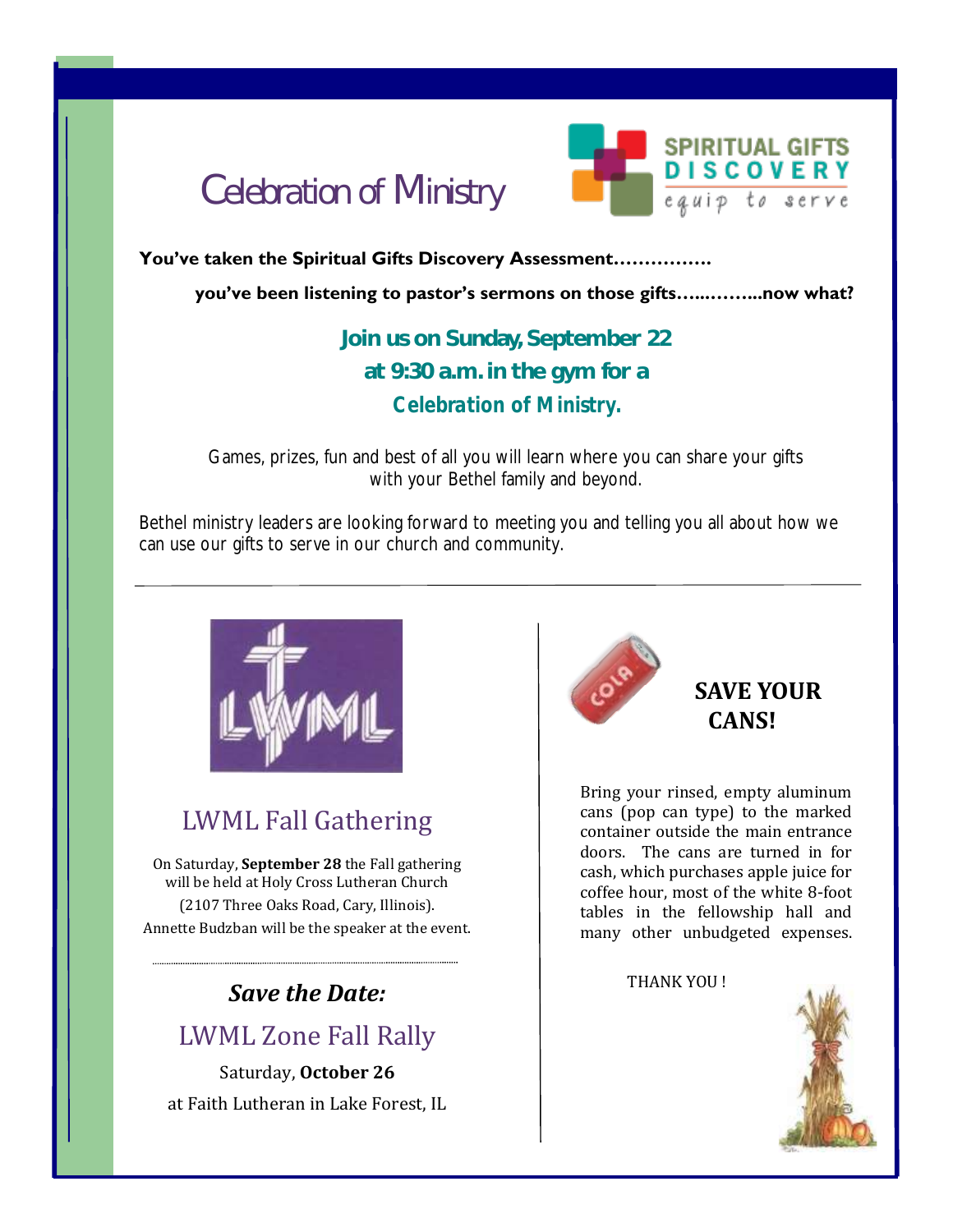

#### *Brighter Futures Gala* Highland Park Country Club **September 21** from 6-11 p.m.

PADS Lake County cordially invites you to attend an evening celebrating the bright futures that we know are possible for our neighbors experiencing homelessness! The evening will include:

Cocktails & Silent Auction  $\sim$  6 PM Dinner, Program & Paddle Raise ~ 7:30 PM Music & Dancing  $\sim$  9:00 PM

Pastor Squires will be one of the guest speakers. Is your business, organization, or family interested in supporting PADS and connecting with fellow Lake County residents by sponsoring this event? Check out our Sponsorship Opportunities or contact Jamie Roberts at [jroberts@padslakecounty.org](mailto:jroberts@padslakecounty.org) or 847-616-2686.

*Unmask the Violence* 



#### **Saturday, October 19 6:00 p.m. – 10:00 p.m. Chicago Marriott Lincolnshire Resort 10 Marriott Drive, Lincolnshire, IL**

Mark your calendars for *A Safe Place* largest and most important fundraiser of the year, and prepare for an unforgettable evening amid dazzling, lights, sounds, and art to support the programs and services that save the lives of domestic violence victims and their children.

Go to [https://asafeplaceforhelp.org/get-involved/](mailto:https://asafeplaceforhelp.org/get-involved/unmask-violence-gala/) [unmask-violence-gala/](mailto:https://asafeplaceforhelp.org/get-involved/unmask-violence-gala/) to purchase tickets, become a sponsor or get more information.



## **25th Anniversary Celebration Annual Dinner and Auction**

#### **Friday October 18**

Holiday Inn, Gurnee

Tickets will become available in September at:

<http://www.loveinclakecounty.org/upcoming-events/>

*C.O.O.L. Food of the Month* 

*Canned Fruit*

Place non-perishable items in the box in the sanctuary hallway.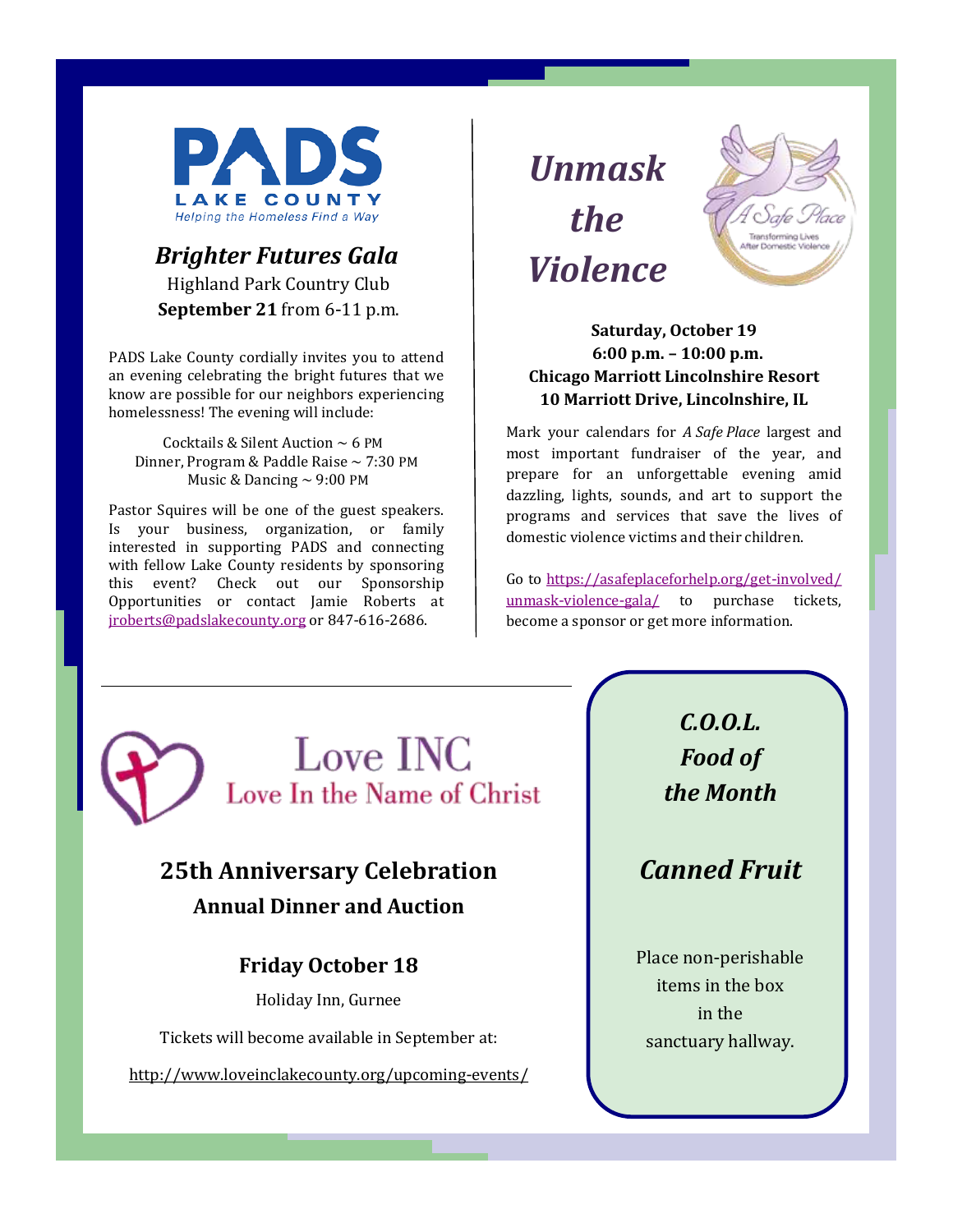| Saturday<br>Friday | 8:30 am - Lounge in Use<br>Katrina's Day Off<br>Pastor's Day Off<br>∼                                   | Days Radio Players<br>10:00 am - Those Were the<br>8:30 am - Lounge in Use<br>Katrina's Day Off<br>Pastor's Day Off<br>14                                             | Days Radio Players<br>10:00 am - Those Were the<br>8:30 am - Lounge in Use<br>Katrina's Day Off<br>Pastor's Day Off<br>$\overline{2}$                                 | Katrina's Day Off<br>8:30 am - Lounge in Use<br>Pastor's Day Off<br>28                                                                                              |                                                                                                                                                          |
|--------------------|---------------------------------------------------------------------------------------------------------|-----------------------------------------------------------------------------------------------------------------------------------------------------------------------|-----------------------------------------------------------------------------------------------------------------------------------------------------------------------|---------------------------------------------------------------------------------------------------------------------------------------------------------------------|----------------------------------------------------------------------------------------------------------------------------------------------------------|
|                    | Katrina's Day Off<br>Pastor's Day Off<br>ی                                                              | Katrina's Day Off<br>Pastor's Day Off<br>$\mathbf{13}$                                                                                                                | Pastor's Day Off<br>Katrina's Day Off<br>$\overline{20}$                                                                                                              | Katrina's Day Off<br>Pastor's Day Off<br>27                                                                                                                         |                                                                                                                                                          |
| Thursday           | 3:30 pm - Lower Level in use by<br>4:30 pm - Lounge in Use<br>A Safe Place<br>10:00 am -Pickleball<br>n | 3:30 pm - Lower Level in use by<br>6:30 pm - Preschool Board<br>7:30 pm - Adult Vocal Choir<br>4:30 pm - Lounge in Use<br>A Safe Place<br>10:00 am - Pickleball<br>12 | 3:30 pm - Lower Level in use by<br>Fellowship Hall<br>4:30 pm - Lounge in Use<br>6:00 pm - Girl Scouts in<br>A Safe Place<br>10:00 am - Pickleball<br>$\overline{19}$ | 3:30 pm - Lower Level in use by<br>4:30 pm - Lounge in Use<br>A Safe Place<br>7:00 pm - COOL Board<br>10:00 am - Pickleball<br>26                                   | <b>CK TO SCHOOL</b>                                                                                                                                      |
| Wednesday          | Students & Parents<br>9:00 am - Bethel Landscaping<br>6:15 pm - Confirmation -<br>₹                     | 9:00 am - Bethel Landscaping<br>6:15 pm - Equipping Mom's<br>7:30 pm - Elders Meeting<br>6:15 pm - Confirmation<br>9:30 am - Mom's Club                               | 9:00 am - Bethel Landscaping<br>6:15 pm - Equipping Mom's<br>6:15 pm - Confirmation<br>7:30 pm - Council<br>$\overline{18}$                                           | 9:00 am - Bethel Landscaping<br>6:15 pm - Equipping Mom's<br>6:15 pm - Confirmation<br>25                                                                           | m                                                                                                                                                        |
| Tuesday            | ొ                                                                                                       | $\mathbf{r}$                                                                                                                                                          | 11:00 am - Gumee Meadows<br>Worship<br>$\overline{17}$                                                                                                                | 24                                                                                                                                                                  |                                                                                                                                                          |
| Monday             | <b>CELL</b><br>$\mathbf{\tilde{c}}$                                                                     | 7:00 pm - Property Management<br>6:00 pm - Boy Scouts in the<br>5:30 pm - Uline Basketball<br>12:30 pm - Staff Meeting<br>1:00 pm - Pickleball<br>Building<br>۰       | 6:30 pm - Gideons in Fellowship<br>5:30 pm - Uline Basketball<br>12:30 pm - Staff Meeting<br>1:00 pm - Pickleball<br>量<br>$\overline{16}$                             | 5:30 pm - Uline Basketball<br>7:00 pm - Indian Guides in<br>12:30 pm -Staff Meeting<br>1:00 pm - Pickleball<br>Building<br>$\overline{23}$                          | 5:30 pm - Uline Basketball<br>12:30 pm - Staff Meeting<br>1:00 pm - Pickleball<br>$\overline{\mathbf{30}}$                                               |
| Sunday             | 9:00 am - Communion in Gym                                                                              | 10:45 am - Worship in Sanctuary<br>8:00 am - Worship in Gym<br>9:30 am - Bible Study<br>9:00 am - Fellowship<br>∞                                                     | Communion in Gym<br>10:45 am Communion in<br><b>Bible Study</b><br>Fellowship<br>Sanctuary<br>$9:30$ am<br>9:00 am<br>8:00 am<br>S                                    | Celebration of Ministry!<br>10:45 am Worship in Sanctuary<br>Worship in Gym<br><b>Bible Study</b><br>Fellowship<br>9:30 am<br>8:00 am<br>$9:00$ am<br>8:00 am<br>22 | Offsite: Mosaic Initiative<br>Communion in Gym<br>Prayer Meeting<br><b>Bible Study</b><br>Fellowship<br>9:30 am<br>8:00 am<br>$9.00$ am<br>6:00 pm<br>29 |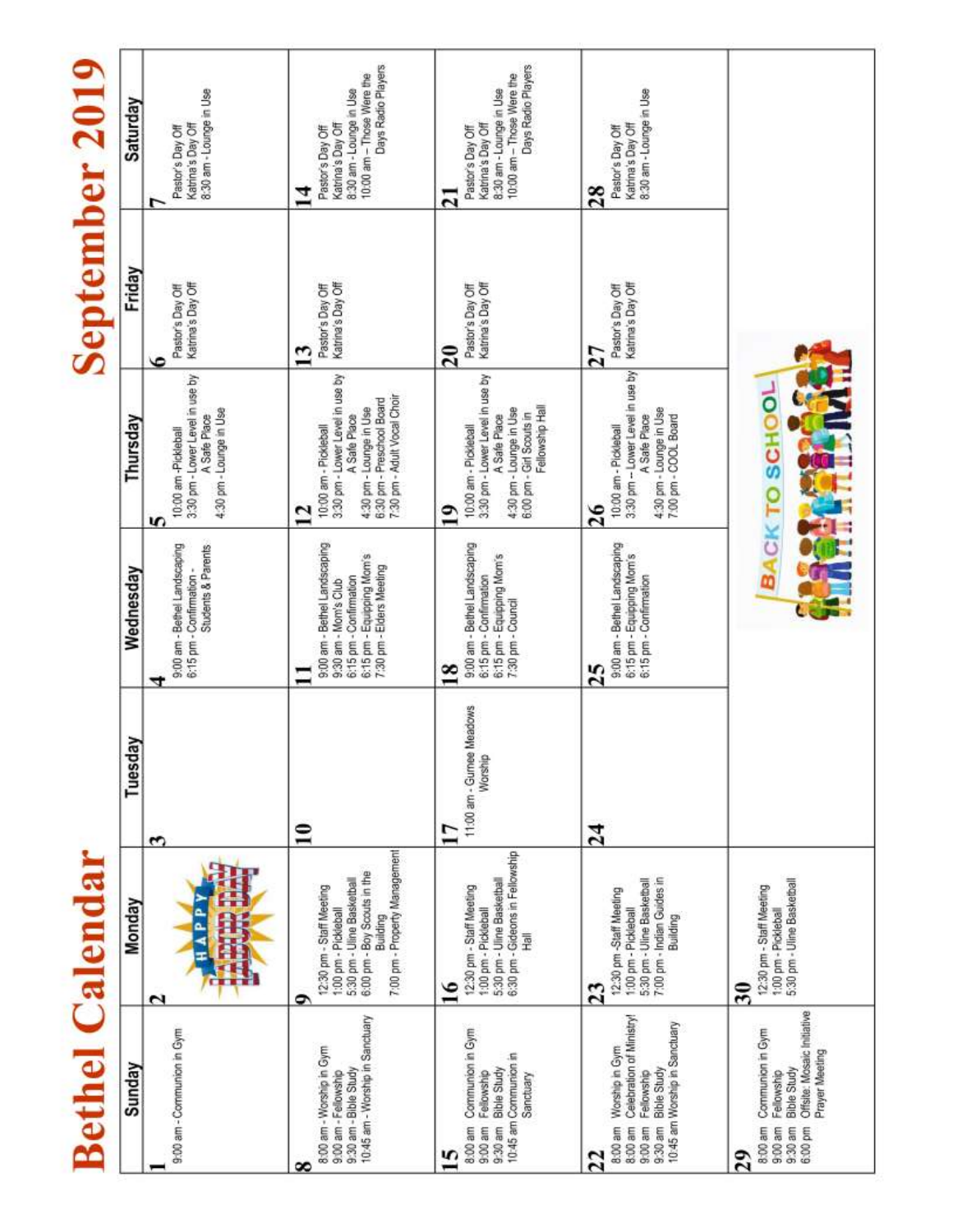| POPUS                     |                              | <b>September</b>                       | <b>2019 Service Roster</b> |                                |                           |
|---------------------------|------------------------------|----------------------------------------|----------------------------|--------------------------------|---------------------------|
|                           | Sunday - 9:00 am             | Sunday - 8:00 & 10:45                  | Sunday - 8:00 & 10:45      | Sunday - 8:00 & 10:45          | Sunday - 8:00 & 10:45     |
|                           | September 1                  | September 8                            | September 15               | September 22                   | September 29              |
| ELDER                     | JJ Jones                     | <b>Mike Bandman</b>                    | Mike Bandman               | Mike Bandman                   | JJ Jones                  |
| DISCIPLE CARE/COMM. ELDER | Jack Warneke                 | JJ Jones                               | Jeremy Little              | JJ Jones                       | OPEN                      |
| ELDER                     |                              | Bob Souza                              | JJ Jones                   | Bob Souza                      | Bob Souza                 |
| DISCIPLE CARE/COMM. ELDER |                              | OPEN                                   | OPEN                       | Randy Gifford                  | OPEN                      |
| <b>ACOLYTES</b>           | Emma Megerle                 | I Love<br>Jude Squires/Dylan           | Owen Squires/Jacob Plapp   | J. Leicht/K. Leicht            | M. Anderson/E. Kreamer    |
|                           | <b>Brooke Ratzburg</b>       | C. Fleming/R. Ziegler                  | A. Chudy/J. Chudy          | J. Kruse/K. Kruse              | Amanda Adams/M. Rosenthal |
| <b>LAY READERS</b>        | Tim Moran                    | Owen Squires                           | Joanne Heidlauf            | <b>Ted Tatgenhorst</b>         | Madeline Adams            |
|                           | Linda Moran                  | David Lubega                           | Diane Boehm                | Margie Tatgenhorst             | Jose Rayos                |
|                           |                              | <b>Kelly Dorner</b>                    | Pat Rasmussen              | Shari Hoppe                    | Diane Mundrick            |
|                           |                              | Suzanne Fowler                         | Ann Souza                  | Michelle Ramon                 | <b>Deb Pellettiere</b>    |
| USHER 1 - 8 am            | Don Heidlauf                 | Youth                                  | Don Heidlauf               | <b>OPEN</b>                    | Don Heidlauf              |
| USHER 2 - 8 am            | John Schultz                 | Youth                                  | OPEN                       | <b>OPEN</b>                    | OPEN                      |
| USHER 1 - 10:45 am        |                              | John Schultz                           | Scott Mundrick             | Karen Kailer                   | John Schultz              |
| USHER 2 - 10:45 am        |                              | Youth                                  | Karen Kailer               | OPEN                           | Jay Souza                 |
| GREETERS                  | Leicht Family                | Maag Family                            | Megerle Family             | Mulley Family                  | Novacek Family            |
|                           | Little Family                | Chris Mason                            | Matt & Kiwol Messmer       | Scott & Diane Mundrick         | Cindy Offerdahl           |
|                           |                              | Nuechterlein Family                    | Pipia Family               | Lance & Pat Rasmussen          | Richardt Family           |
|                           |                              | Diane Perkins                          | Javier & Michelle Ramon    | Bill & Midge Ratzburg          | Diane Rogala              |
| WEDNESDAY GREETER         | (9/4) Jenelle Gifford        | (9/11) Dave Ziegler                    | (9/18) Susan Squires       | <b>OPEN</b>                    | OPEN                      |
| FELLOWSHIP                |                              | BOCE                                   | OPEN                       | K. Schwartz (Gifford Farewell) | OPEN                      |
| ALTAR GUILD               | Becky Anderson & Shari Hoppe |                                        |                            |                                |                           |
| <b>COUNTERS</b>           |                              | Monte Stoltzman, Bill & Kathy Schwartz |                            |                                |                           |

Regular type denotes early service servers. Italic type denotes late service servers. Anyone unable to serve, contact the church office.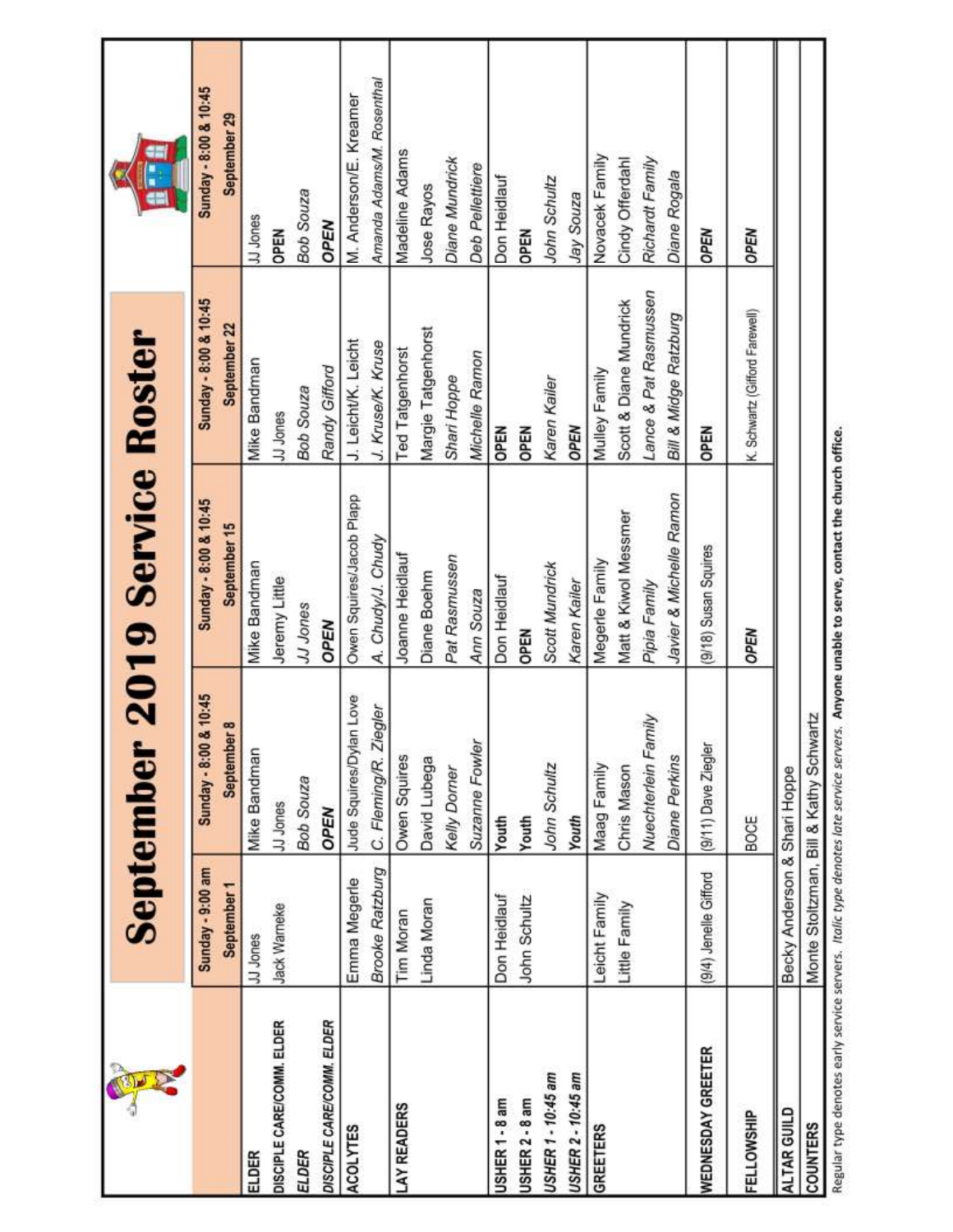# **September**

# **Celebrations and Membership Updates**

- $1$ **Tim Faitsch Christine Fleming**
- 3 Steve Freehling
- 4 Kersten Cox
- 6 Alicia Kazarian
- Diane Boehm  $\mathbf{R}$
- 11 Bob Piepenbrink Jocelyn Sanders
- 12 Carol Cook
- 14 Logan Rosenthal
- 18 Caden Krueger Javier Ramon Shanon Sam
- 19 Sierra Pursley
- 20 Tom Pipia
- 21 Leah Anderson David Pruett



**Birthdays** 

- 23 Jeremy Little
- 24 Leona Keller



26 Sarah Boyle **Chuck Kozlik Aaron Ratzburg** 

2019

- 27 Rachel Ziegler
- 28 Ellen Dalrymple **Brian Hoppe**

# **Membership** Updates

#### Transfer:

David Hessel

transferred to **Brookfield Lutheran Church** in Brookfield, WI

# **Wedding Anniversaries**

| Dave & Anita Maddox |
|---------------------|
| Dennis & Holly Robb |
| Jim & Donna Gerken  |

Sept. 10, 1989 Sept. 10, 2005 Sept. 11, 1976 Mike & Jody Jakolat Sept. 14, 2013 Steve & Bette Ann Hansen Sept. 21, 2017 Sept. 26, 1998 Greg & Shannon Swanson

\*\*\*Please let the church office know if you have a change of address, phone number or email address. It can also be marked on the attendance cards. If you see an error or omission in the celebration information, please contact the church office (office@BethelGurnee.org) so that we can correct our records. Thank you!